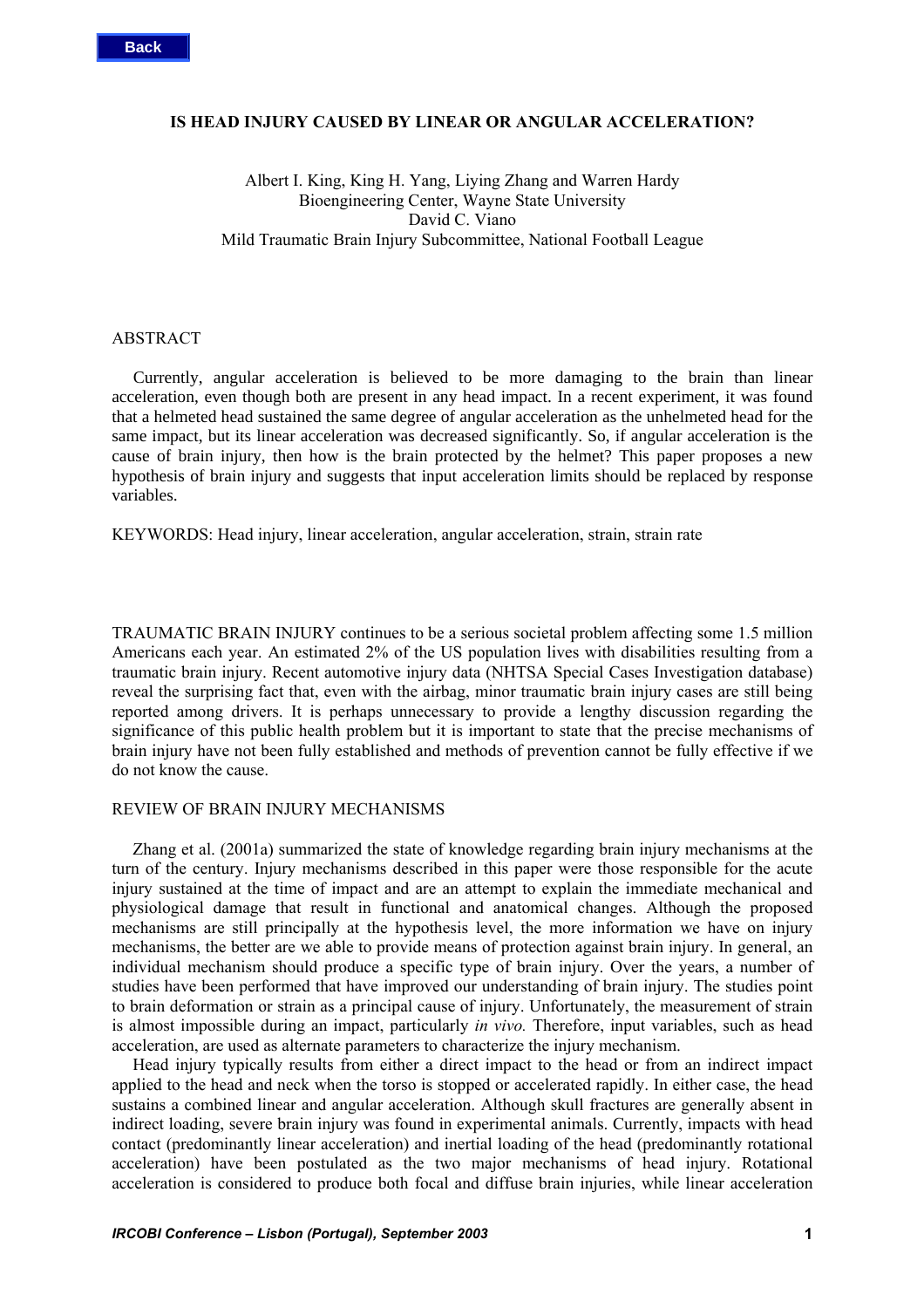produces focal brain injuries. These two theories of head injury are discussed below. In addition, hypotheses for the mechanism of concussion are also presented under a separate heading.

## LINEAR ACCELERATION:

Gurdjian, Lissner and co-workers (1945, 1955, 1961,1963) attributed intracranial damage to deformation of the skull and pressure gradients caused by skull deformation and acceleration of the head due to direct impacts to the head. Linear acceleration was considered to be the most important mechanism, while rotational acceleration, negative pressure and cavitation were of minimal or no significance. Ommaya et al*.* (1966) indicated that rotation alone could not produce the levels of injury caused by direct impact. About twice the rotational velocity was required to produce cerebral concussion by indirect impact (whiplash). Later, Ommaya and Hirsch (1971) suggested that rotation could account for approximately 50 percent of the potential for brain injury, while the remainder was attributed to direct impact. Gennarelli et al*.* (1971,1972) demonstrated that translation of the head in the horizontal plane produced essentially only focal effects, resulting in well-circumscribed cerebral contusions and intracerebral hematomas, while diffuse injuries were seen only when a rotational component was present. In particular, some of the contusion seen under purely linear loading suggested that the intracerebral cavitation mechanism was most probably due to rupture of blood vessels. Unterharnscheidt (1971) studied the role of linear and angular acceleration in producing brain injury. The principal mechanism of purely linear acceleration appears to be pressure gradient, while that for purely rotational acceleration appears to be shear stress, which results from differential motion between the skull and brain. Ono et al. (1980) conducted a series of experiments with monkeys and found no correlation between the occurrence of concussion in monkeys and angular acceleration. It was concluded that the concussion could be produced by linear acceleration from a direct impact.

## ROTATIONAL ACCELERATION:

Holbourn (1943) was the first to cite angular acceleration with or without direct impact as an important mechanism in head injury. It was hypothesized that shear strain and tensile strain generated by rotation alone could cause cerebral concussion as well as contrecoup contusion. Lowenheilm (1975) proposed angular acceleration as the cause of gliding contusion resulting from excessive strain in cerebral vessels. It was concluded that the site of maximum shear occurred at a constant distance from the surface of the brain. It was also stated that the deep brain could be injured while the surface was not injured and that the zone of maximum shear became deeper as the angular acceleration pulse duration increased. Gennarelli, Thibault, and co-workers, in a series of studies (Gennarelli et al., 1971,1981, 1982, Gennarelli and Thibault, 1982, and Thibault and Gennarelli, 1985), investigated the role of rotational acceleration in causing brain injury by using live subhuman primates and physical models. They concluded that angular acceleration contributes more than linear acceleration to the generation of concussive injuries, diffuse axonal injuries, and subdural hematomas. They hypothesized that these injuries were induced by the shear strain generated by angular acceleration and claimed that virtually every known type of head injury can be produced by angular acceleration. However, McLean (1995) argued that there were no cases of brain injury without head impact in his investigation of a series of more than 400 fatally injured road users. Even in non-fatal impacts, it is hard to imagine how the human neck can transmit enough energy to the head to cause brain injury without a direct impact to the head. Brain injury is not generally associated with neck injury.

## CONCUSSION MECHANISMS:

The mechanism causing unconsciousness following an impact is not clearly understood. Various injury mechanisms have been proposed by researchers to explain their experimental results. Several hypotheses on the mechanism of cerebral concussion are listed below:

- 1) Shear strains generated by rotation cause cerebral concussion (Holbourn, 1943).
- 2) Extent of relative displacement due to impact from different directions (Pudenz and Sheldon, 1946).
- 3) Relative displacement between the brain and the skull produces coup/contrecoup cavitation (Gross, 1958).
- 4) Concussion occurs as a result of shear stress, distortion, or mass movement in the brain stem principally resulting from pressure gradients due to impact loading. Linear acceleration is the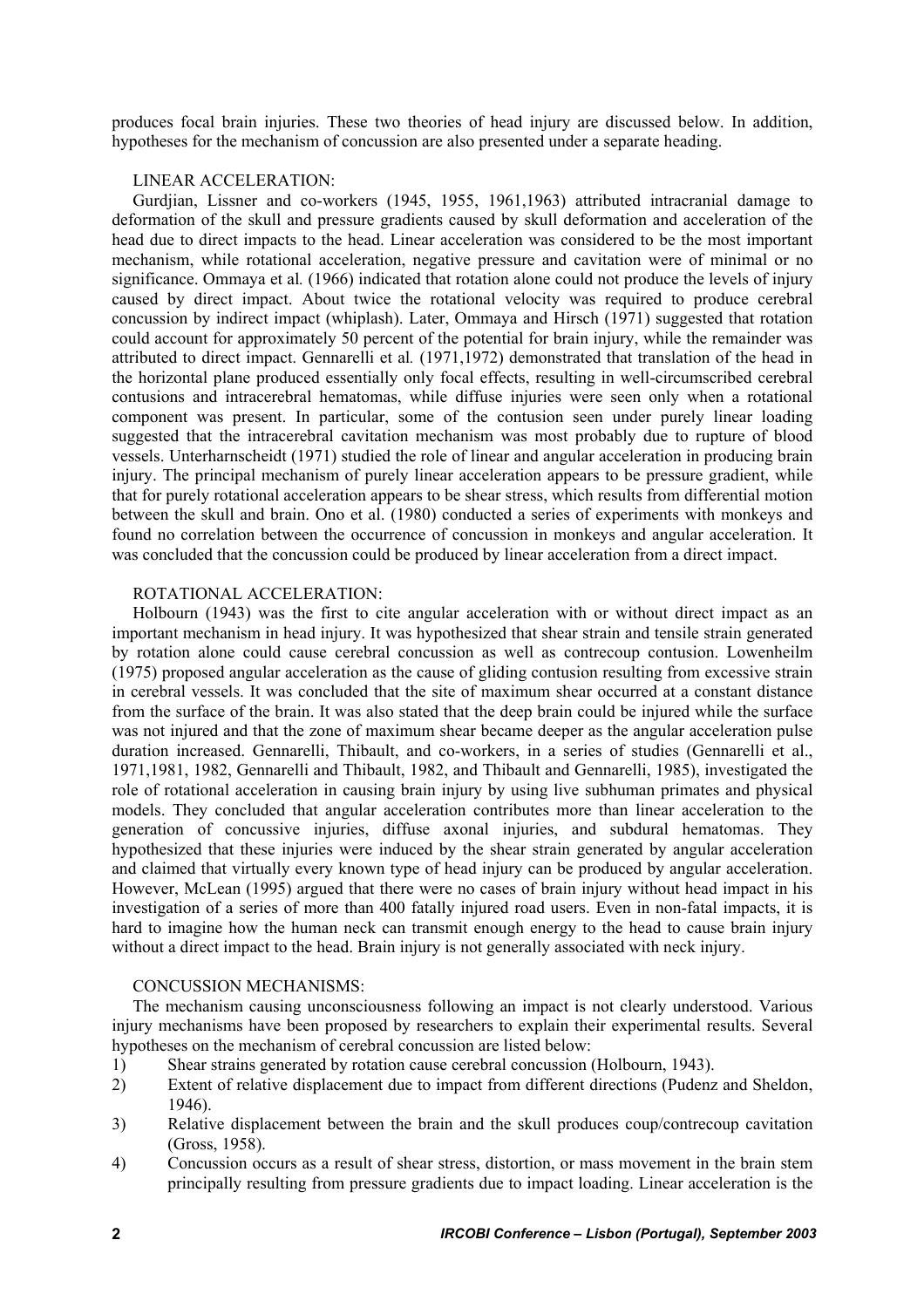most important mechanism while, rotational acceleration, negative pressure and cavitation are of minimal or no significance. (Gurdjian et al., 1955, 1961, 1963; Hodgson et al., 1969).

- 5) Pressure waves traveling through the brain cause cerebral concussion (Goldsmith, 1972).
- 6) Disturbance of consciousness is caused by strains affecting the brain in a centripetal sequence of disruptive effects on function and structure. The effects of this sequence always begin at the surface of the brain in the mild cases and extend inwards to affect the core at the most severe levels of trauma (Ommaya and Gennarelli, 1974).
- 7) Impact pulses containing frequencies that are close to the nodal frequencies of the skull/brain complex can cause injury due to resonance (Willinger et al., 1996).

### COMMENTS:

Considerable controversy exists within the biomechanics community regarding the validity of competing hypotheses because they do not always correlate with clinical or pathological observations. Although both linear and angular acceleration can individually cause brain injuries in test animals, the severity of impact needed to produce these injuries is much higher than that experienced by humans involved in automotive type crashes. In fact, there is rarely an impact that is purely rotational or linear in the real world. However, moderate levels of both forms of acceleration combined can often cause severe brain injuries. Thus, more research is needed to demonstrate the validity of these hypotheses. Since there is no direct way to verify these hypotheses on living humans the research will continue to be carried out on laboratory animals, cadavers and/or through the use of computer models.

## RECENTLY ACQUIRED BRAIN MOTION DATA

While relative motion between the brain and skull has been observed previously (Pudenz and Sheldon, 1946, Hodgson et al., 1966, Nusholtz et al., 1984), these studies involved either substantial alteration of the cadaver or animal specimen and qualitative observation of global motions. Recently Hardy et al. (2001) described a new methodology to acquire local relative motion data between the brain and the skull in an intact skull, using a unique high-speed biplane x-ray system and neutral density technology to measure brain deformation in human cadaveric heads. The techniques used to acquire the data will not be repeated here as they have already been described in detail by Hardy et al. (2001). However, a comparison of the data from frontal and lateral impacts is presented in this paper.

### COMPARISON OF RESULTS:

Two different types of test were conducted. The head was either struck by a moving impactor or it was accelerated into a stationary block made out of acrylic. The latter tests had both large angular as well as linear acceleration components. After each test, the data were obtained with the help of an automated image enhancement and target tracking software program. The data were further reduced to express the motion of the targets with respect to a fixed point within the head, namely, the center of gravity of the head. For an impact to the frontal region of the head when it struck the fixed acrylic block, the results of which are shown in Figure 1, the linear acceleration peak was in excess of 60 g and the angular acceleration was above  $2500 \text{ rad/s}^2$ . Additional tests were carried out to reach linear and angular accelerations in excess of 200 g and 10,000 rad/s<sup>2</sup> respectively. An additional example is provided in Figure 2, which shows brain motion due to a side impact to the head. The commonality in the data shown here and in the data presented by Hardy et al. (2001) is the fact that the NDT's execute a figure eight pattern and that the magnitude of the relative motion of the brain relative to the skull is limited to approximately  $\pm$  5 mm, regardless of the magnitude and direction of the angular acceleration. It should also be noted that the motion due to linear acceleration is minimal, on the order of  $\pm$  1 mm at most. Upon enlarging one of those figure eight patterns (Figure 3), it can be seen that there is a small loop in the center of the response path. This is the only portion of the response that may be attributable to linear acceleration. If the components of this displacement are plotted as a function of time, it can be seen from Figure 4 that the magnitude is about 1 mm at the beginning of the impact when linear acceleration was predominant.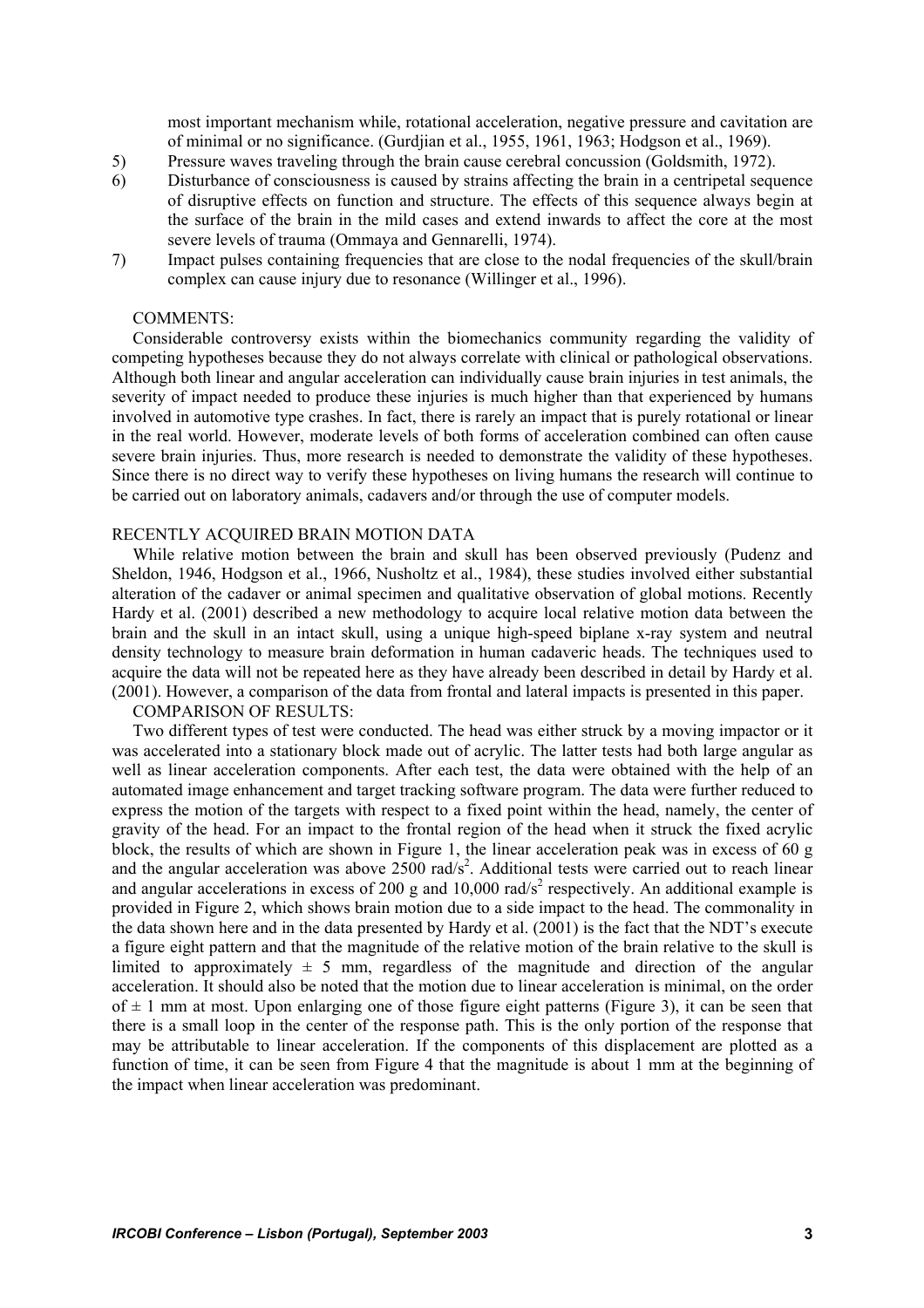

Fig. 1 - Sagittal plane brain deformation patterns at the NDT locations for test C383-T1, in which the frontal region of the moving head struck a fixed block.



Fig. 2 - Coronal plane brain deformation pattern for test C291-T1, which was a right lateral impact to the head. The left side of the head (left side of the figure) has two columns of NDT's. One column is located anteriorly and one posteriorly. The right side of the head has a single column located posteriorly. Two targets in the middle of the right column could not be tracked. The displacement patterns are similar to those found in the sagittal plane.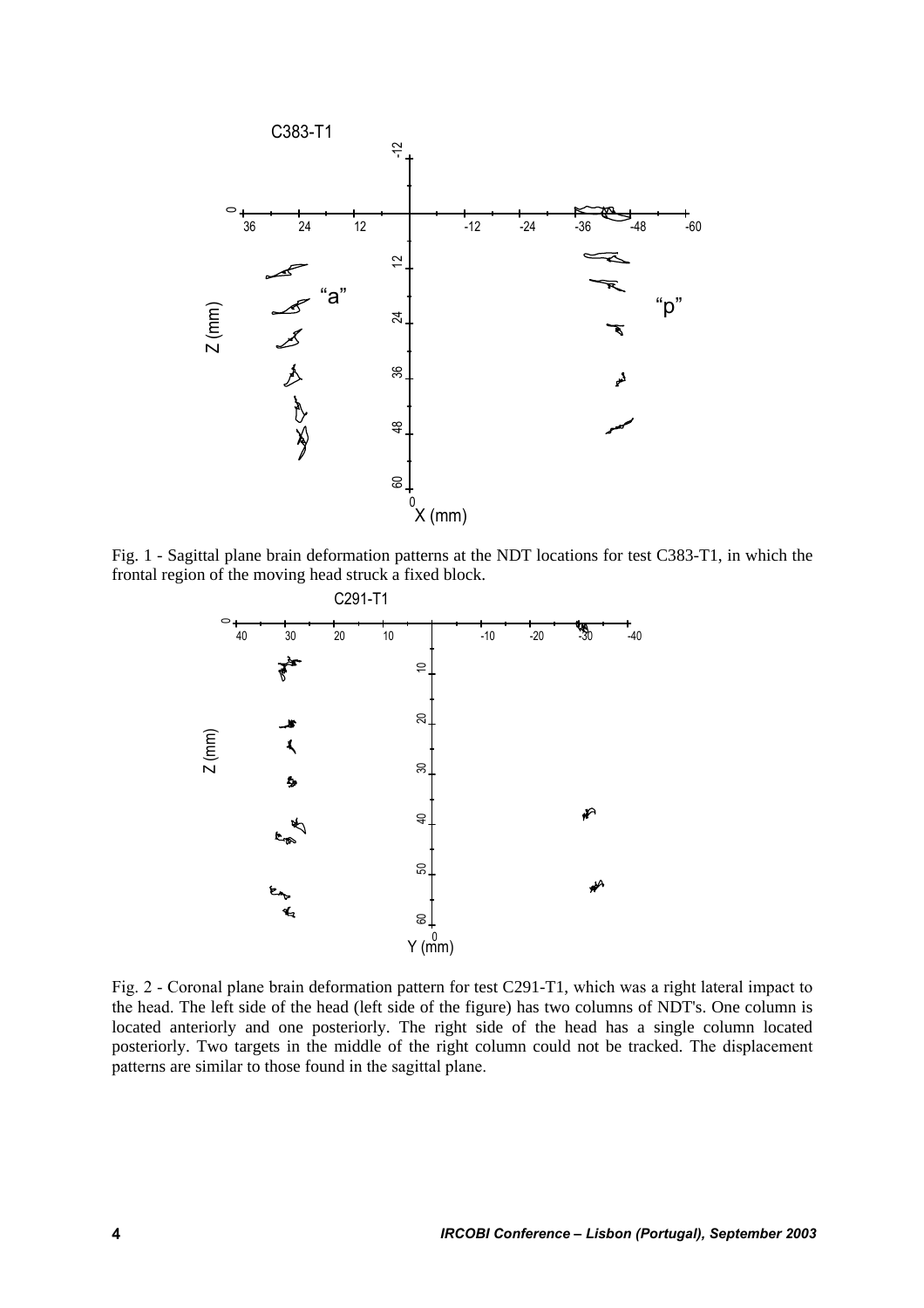

Fig. 3 - Details of the motion of a single NDT during a frontal impact (C383-T1). Arrows show the direction of motion and the letters along the path correspond to the letters in the time plot in Figure 4.



Fig. 4 - Time plot of X and Z relative displacement components of the NDT described in Figure 3.

#### EFFECT OF HELMETS ON ANGULAR ACCELERATION

A series of experimental studies was conducted to determine the effect of a football helmet using the head-neck complex of a Hybrid III dummy (Zhang et al., 2003b). The impact tests were conducted by mounting the head and neck of a Hybrid III dummy onto a custom-designed fixture that was attached to a pneumatically driven mini-sled (Figure 5). This fixture was designed to allow the headneck complex to be oriented in three major impact directions (frontal, lateral, and front-boss or 45 degrees oblique) to simulate typical head collisions involved in football accidents. Tests were conducted both with and without a helmet on the dummy head, which impacted an angled foam block.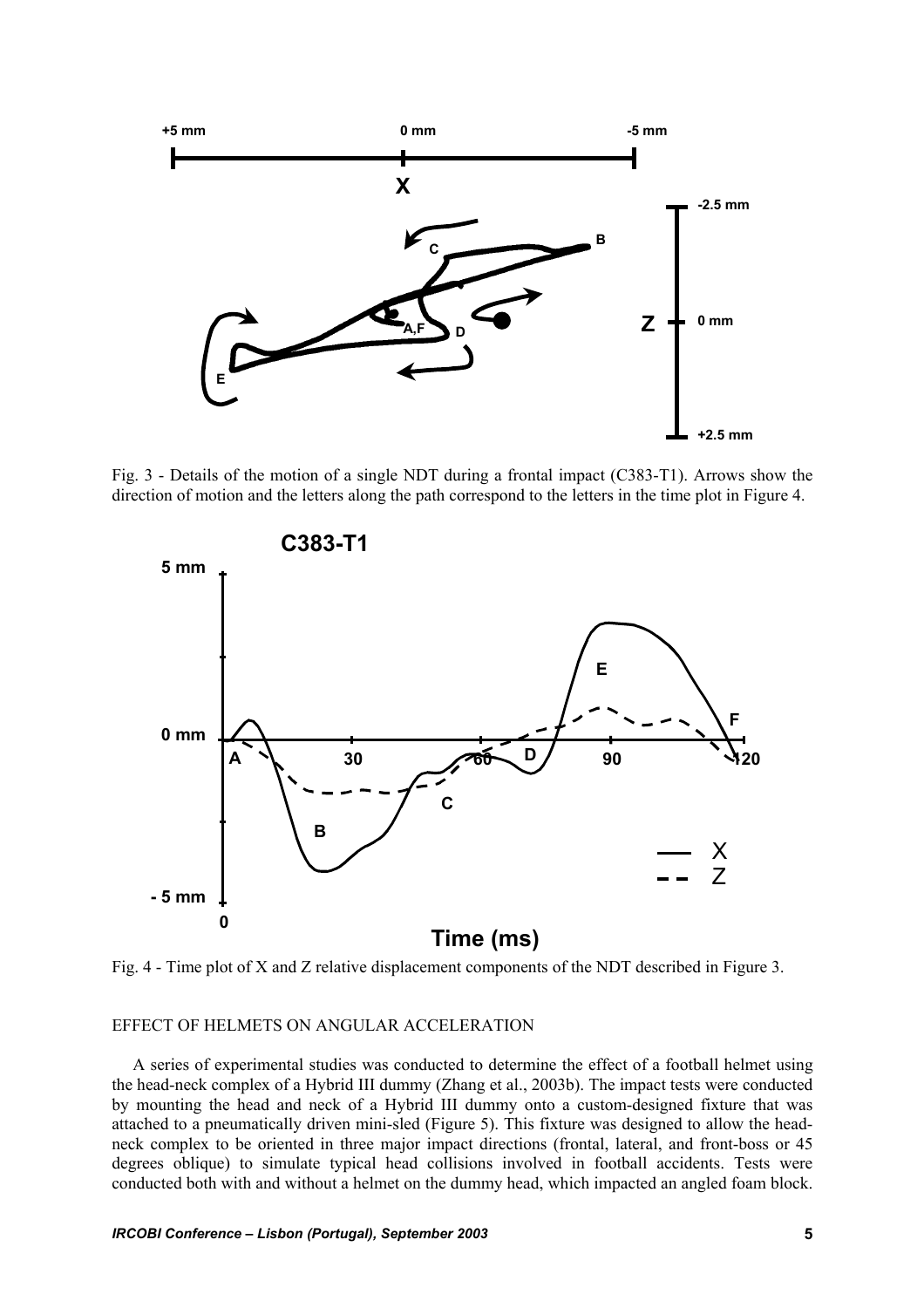

Fig. 5 - Schematic diagram of the mini-sled test configuration.

A Bike® and a Riddell® helmet were mounted on the Hybrid III head to study their performance. The pressure level for propulsion of the minisled was carefully adjusted so that it traveled at the desired impact speed. A laser velocity trap was used to record the impact velocity just prior to the head contacting the foam. Impact velocities of 5 and 7 m/s were selected for the bare head impacts and velocities of 7 and 10 m/s were selected for the helmeted head impacts. To stop the moving sled after the head has impacted the foam, a piece of appropriately sized Hexcel® honeycomb was used to absorb the kinetic

energy of the sled. The foam block was attached firmly to a rigid barrier. The foam surface was sloped rearward at a 30-degree angle to the vertical or Z-axis of the head coordinate system to avoid engagement of the facial part of a Hybrid III head during impact. Five different types of foam material with varying densities were tested in order to compare their energy attenuation capabilities. The Hybrid III head was instrumented with a 3-2-2-2 nine-accelerometer array to measure head angular acceleration. The upper neck force and moment were also measured. The motion of the head during impact was captured by a high-speed video camera run at 1000 fps.

Of all types of foam material tested, it was clearly demonstrated that the acceleration measured at the center of gravity (c.g.) of the dummy head underwent a significant reduction, averaging 21% when the Bike helmet was used and 29% when the Riddell helmet was used (Figure 6). On the other hand, reduction of angular acceleration due to the addition of a helmet was not as obvious as that observed for linear acceleration. Figure 7 shows a comparison of angular accelerations for tests with and without a helmet. Instead of being reduced, angular acceleration increased in four of the nine foam materials tested using a Bike helmet and increased in two of the 9 foam materials tested using a Riddell helmet. Considering these results and the fact that the football helmet is capable of greatly reducing the frequency of head injury (Mueller, 1998), we are forced to conclude that the mechanism of head injury may not be linked to rotational acceleration as strongly as that suggested by early researchers (Gennarelli et al., 1972, Gennarelli and Thibault, 1982, Margulies and Thibault, 1992). Again, the numerical model we have developed may shed some light on the understanding of head injury mechanisms.





Fig.6 - Comparison of linear acceleration measured at the head c.g. without a helmet and with a Bike and Riddell helmet.

Fig.7 - Comparison of rotational acceleration without a helmet and with a Bike helmet, and Riddell helmet.

In view of the results presented above, we are forced to ask this question: Just how does the helmet protect the brain if the prevailing thought is that angular acceleration is responsible for brain injury?

Associated with this question one can also ask the following: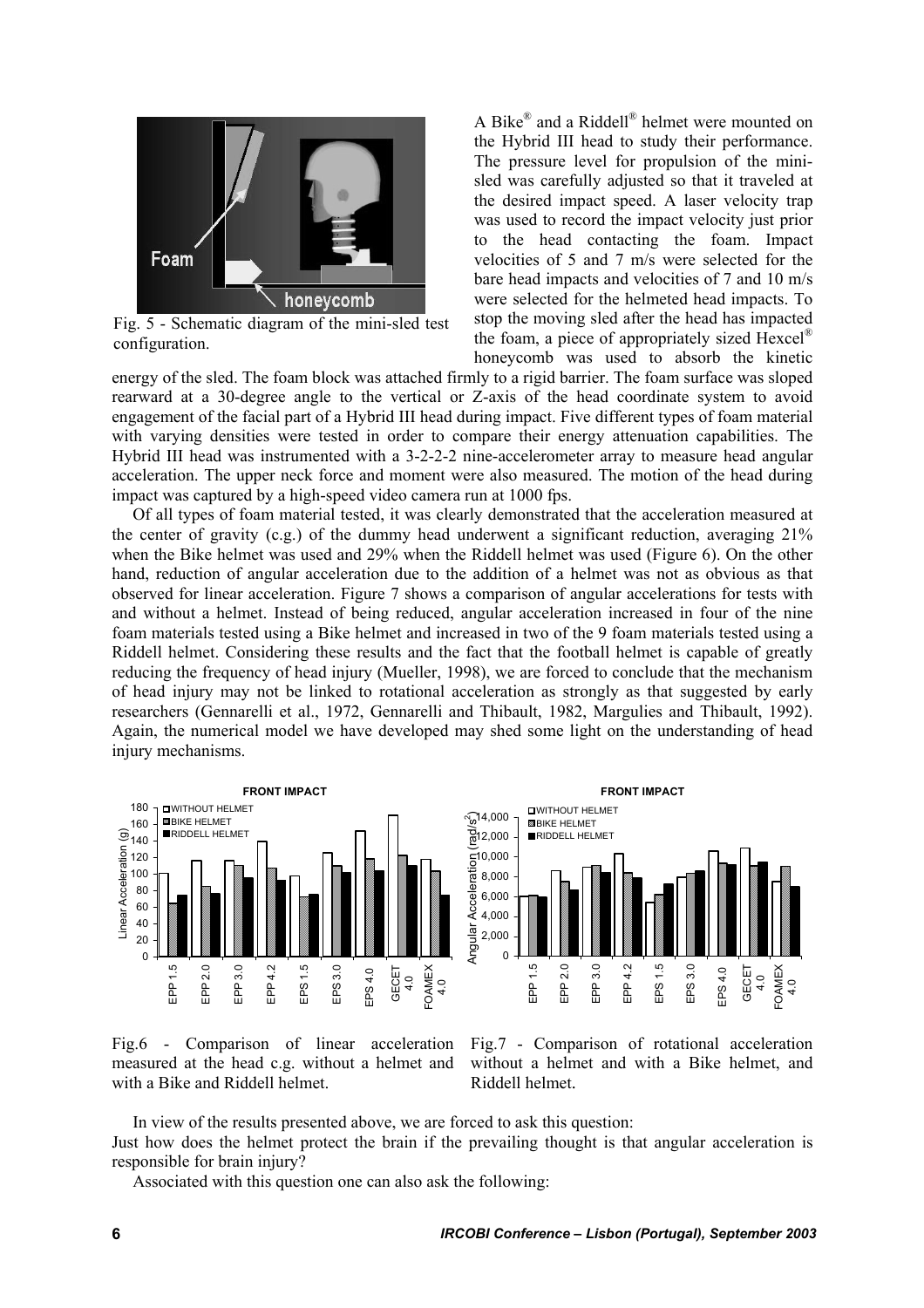Why is the relative motion limited to  $\pm$  5 mm, even at angular accelerations in excess of 10000 rad/s<sup>2</sup>?

If the helmet protects the brain by lowering the peak linear acceleration and by increasing the impact duration and if the relative motion is on the order of  $\pm 1$  mm, then what mechanical parameter is the cause of brain injury?

## A PROPOSED NEW HYPOTHESIS FOR BRAIN INJURY

We would like to propose a hypothesis regarding the cause of brain injury. That is, brain response governs injury and not the input acceleration. One response parameter which should be investigated is strain rate, particularly, in view of test results on single axons (LaPlaca et al., 1997 and Galbraith et al., 1993). For stretch, the experimental rate was found to be on the order of 500%/s. This is compared with a rate on the order of 400 to 900%/s based on our brain injury model (Zhang et al., 2001b). The measured strain rate was based on the larger motion due to rotation. The strain rate due to strain induced by linear acceleration may be very difficult to measure accurately because of the small magnitude of the strains involved. In the clinical literature (Strich, 1961), shear strain was considered to be a cause for diffuse axonal injury. It is not clear how an axon can be directly injured by shear but it is quite obvious that the measurement of shear strain and shear strain rate is a difficult task. The data presented in this paper should challenge researchers to delve further into the mysteries of brain injury.

Another hypothesis is the old theory about pressure as being the cause of brain injury. We see surface contusions at the coup and contrecoup sites and computer models predict the transit of pressure waves travel through the brain upon impact. It is not clear what the physiological effect of transient pressure might have on axons and neurons and further study is warranted.

## RECENT RESULTS

#### BRAIN RESPONSE:

Through a collaborative study with Biokinetics and Associates of Ottawa, Canada, mild concussive events that occurred during NFL games were quantified and duplicated in the laboratory (Newman et al., 1999). Helmeted dummies were used in the reconstruction during which head linear and angular accelerations were measured. These data were used as input into a comprehensive computer model of the human head, the Wayne State University Head Injury Model developed by Zhang et al. (2001b). A variety of brain response parameters were computed for both the concussed and non-concussed players (Zhang et al., 2003a). A total of 53 cases were studied of which there were 22 cases of concussion, as diagnosed by the team physician on site. The average linear acceleration for concussed and non-concussed players was  $94\pm 27$  and  $55\pm 21$  g respectively while the average angular acceleration for these two groups of players was  $6398 \pm 1978$  and  $3938 \pm 1406$  rad/s<sup>2</sup>. Response parameters that were computed included intracranial pressure, shear and normal strain, strain rate and the product of strain and strain rate.

Figure 8 shows predicted maximum principal strains (ε) located in the brain for a non-injury case and an injury case. The strain response limit was set at 10% to show regions of the brain that experienced strains above 10%. As demonstrated in the figures, high strains were located in the midbrain and the posterior portion of the corpus callosum for a non-injury case. In comparison with an injury case, the model predicted a larger proportion of the elements experiencing strains over 10%. The high maximum principal strains were concentrated at the central core region of the brain, more specifically, located in the midbrain, upper brain stem and most of the diencephalon. The white matter of the frontal lobe sustained high strains as well. The corpus callosum region, where diffuse injury is commonly reported, did not experience significant strain.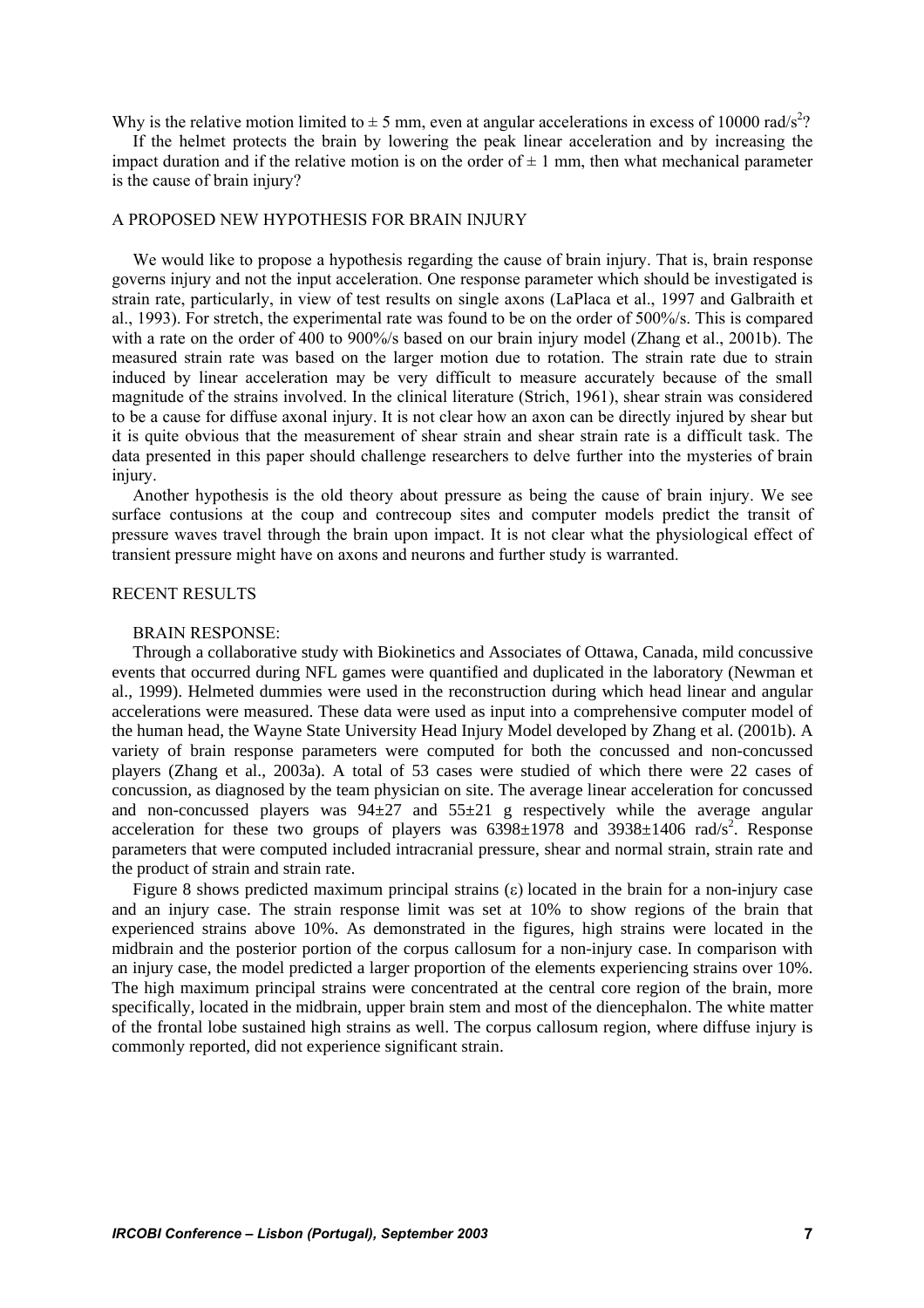

Fig. 8 - The highlighted elements are those experiencing maximum principal strains of over 10% from (A) non-injury case (B) injury case.

Strain rate was hypothesized to be a key biomechanical parameter to explain the cause of brain injury and concussion. It is being introduced for the first time as a measure of injury at the macroscopic level. Strain rate  $(d\varepsilon/dt)$  was manually calculated by differentiating the maximum principal strain vs. time curves for those elements that have the highest values of strain. The rate varied from 23 to 140 s<sup>-1</sup> with an average value of 84 s<sup>-1</sup> for injury cases and from 11 to 67 s<sup>-1</sup> with an average value of 38  $s<sup>-1</sup>$  for non-injury cases. The product of strain and strain rate is another local tissue response measure that could be a mechanical parameter for neural injury. It is based on a study by Viano and Lövsund (1999) who analyzed brain injury data from ferrets subjected to a linear impact. This product was computed by taking the product of the instantaneous strain and strain rate. For injury cases, the average  $\varepsilon \cdot d\varepsilon/dt$  was around 36 s<sup>-1</sup> while, for non-injury cases, the average  $\varepsilon \cdot d\varepsilon/dt$  was as low as 10 s<sup>-1</sup> in the midbrain region. Typically, the peak  $\varepsilon \triangleleft \varepsilon/dt$  occurred at least 5 ms after the linear and angular accelerations have peaked, due to the viscous nature of the brain material.

#### LOGISTIC REGRESSION:

Logistic regression was carried out to determine effective injury predictors and to estimate the probability of injury. To form the regression model, the dependent variable or outcome was the occurrence of concussion (MTBI). The independent or predictor variables were divided into two groups. One group consisted of input variables and head injury assessment functions, such as the Head Injury Criterion (HIC), Head Impact Power (HIP), which represents the rate of change of kinetic energy, and Head Impact Jerk (HIJ) or the rate of change of head input acceleration. Group two contained all predicted brain response parameters. The significance tests of –2 Log Likelihood ratio, Score and Wald Chi-Squared were performed to quantify whether or not relationships between outcome and the predictor variables were statistically significant using SPSS Version 8.0 (SPSS Inc. Chicago, Illinois). The results are shown in Table 1.

| Table 1 - Results of logistic regression analysis |                                                      |      |                   |       |        |      |            |  |  |
|---------------------------------------------------|------------------------------------------------------|------|-------------------|-------|--------|------|------------|--|--|
| Rank                                              | Predictor                                            |      | -2 Log Likelihood | Score |        | Wald | for M.L.E. |  |  |
| Order                                             | Variable                                             |      |                   |       |        |      |            |  |  |
|                                                   | $_{\text{max}} \bullet d / dt_{\text{max}} (s^{-1})$ | 34.1 | 0.0000            | 23.8  | 0.0000 | 12.1 | 0.0008     |  |  |
|                                                   | $d/dt_{max} (s^{-1})$                                | 30.1 | 0.0000            | 23.6  | 0.0000 | 12.9 | 0.0003     |  |  |
|                                                   | $HIC_{15}$                                           | 26.3 | 0.0000            | 21.9  | 0.0000 | 12.7 | 0.0004     |  |  |
| 4.                                                | Lin.Accel <sub>max</sub> $(m/s^2)$                   | 20.9 | 0.0000            | 20.8  | 0.0000 | 14.2 | 0.0002     |  |  |
|                                                   | Ang. Accel <sub>max</sub> (rad/s <sup>2</sup> )      | 20.7 | 0.0000            | 17.1  | 0.0000 | 12.1 | 0.0005     |  |  |

Based on values of p and chi-squared from all three significance tests, the product of strain ( $_{\text{max}}$ ) and strain rate ( $\varepsilon \cdot d\varepsilon/dt_{\text{max}}$ ) at the midbrain region provided the strongest correlation with the occurrence of MTBI (p<0.0000,  $\chi^2$ =34.1). Strain rate was also a good injury predictor. This was supported by the magnitudes of the three test statistics. A multivariate analysis revealed that no other multivariate model was significantly better than the univariate models because the p value for one of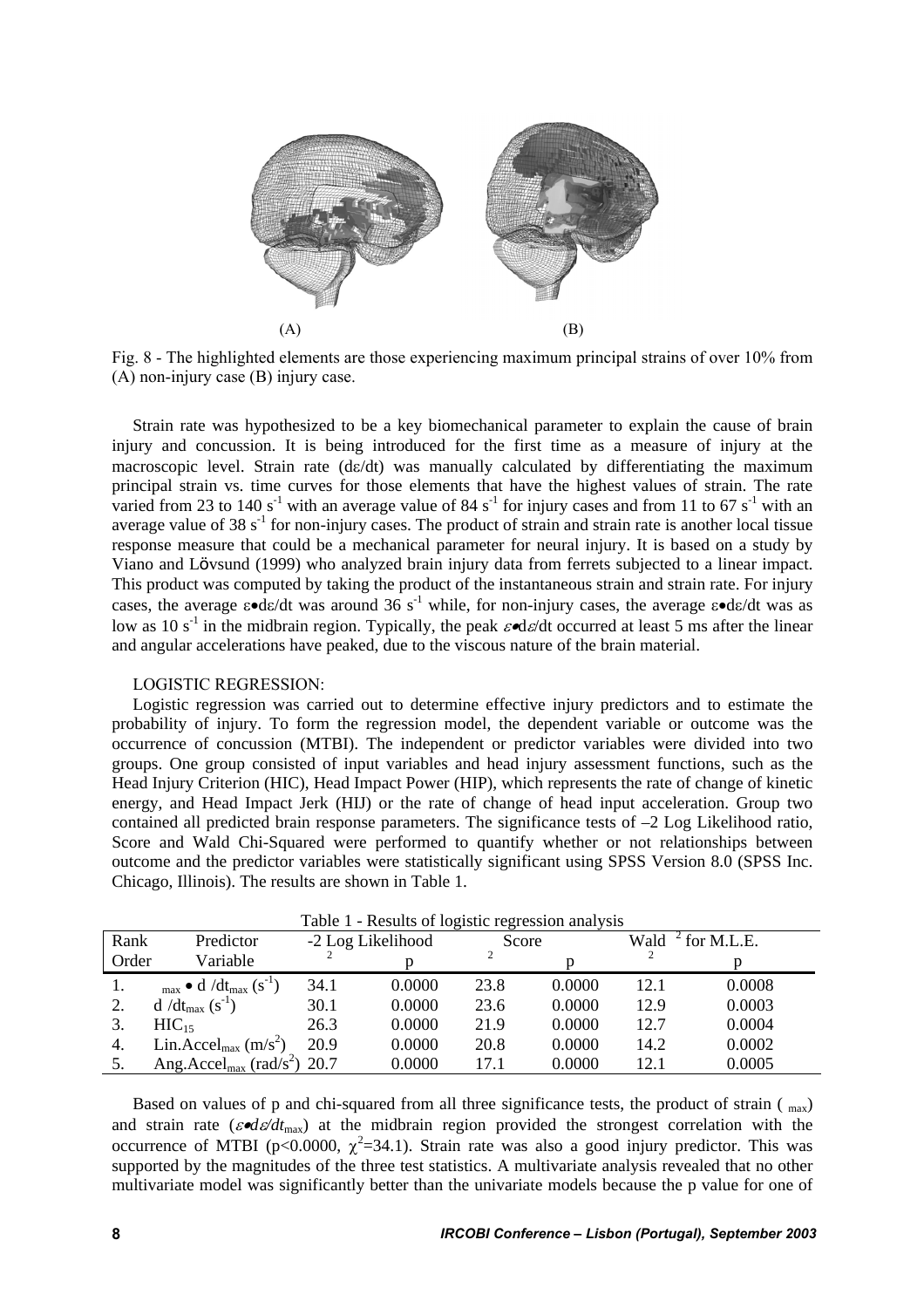the variables in the model was not statistically significant. A Logist plot of MTBI probability versus the product of strain and strain rate is presented in Figure 9. Logist plots for the other variables are shown in Figures 10 through 13.

The thresholds for a 25%, 50% and 75% probability of sustaining a MTBI in terms of the product of strain and strain rate are shown in Figure 9 and in Table 2. The thresholds for the other four best injury predictors are also tabulated in Table 2.



Fig. 9 - The probability of MTBI as predicted by the product of strain and strain rate in the strain rate in the midbrain region. midbrain region.



Fig. 11 - The probability of MTBI as predicted by HIC.



Fig. 13 - The probability of MTBI as predicted by head angular acceleration.



Fig. 10 - The probability of MTBI as predicted by



Fig. 12 - The probability of MTBI as predicted by head linear acceleration.

| Table 2 - MTBI Tolerance Estimates for the Best |  |  |  |  |  |  |  |
|-------------------------------------------------|--|--|--|--|--|--|--|
| <b>Injury Predictors</b>                        |  |  |  |  |  |  |  |

| Predictor                                            | Probability of MTBI |      |      |  |  |
|------------------------------------------------------|---------------------|------|------|--|--|
|                                                      | 25%                 | 50%  | 75%  |  |  |
| $_{\text{max}} \bullet d / dt_{\text{max}} (s^{-1})$ | 14                  | 19   | 24   |  |  |
| $d/dt_{max}$ (s <sup>-1</sup> )                      | 46                  | 60   | 80   |  |  |
| $HIC_{15}$                                           | 136                 | 235  | 333  |  |  |
| Lin. Accel $(m/s^2)$                                 | 559                 | 778  | 965  |  |  |
| Ang. Accel (rad/s <sup>2</sup> ) 4384                |                     | 5757 | 7130 |  |  |
|                                                      |                     |      |      |  |  |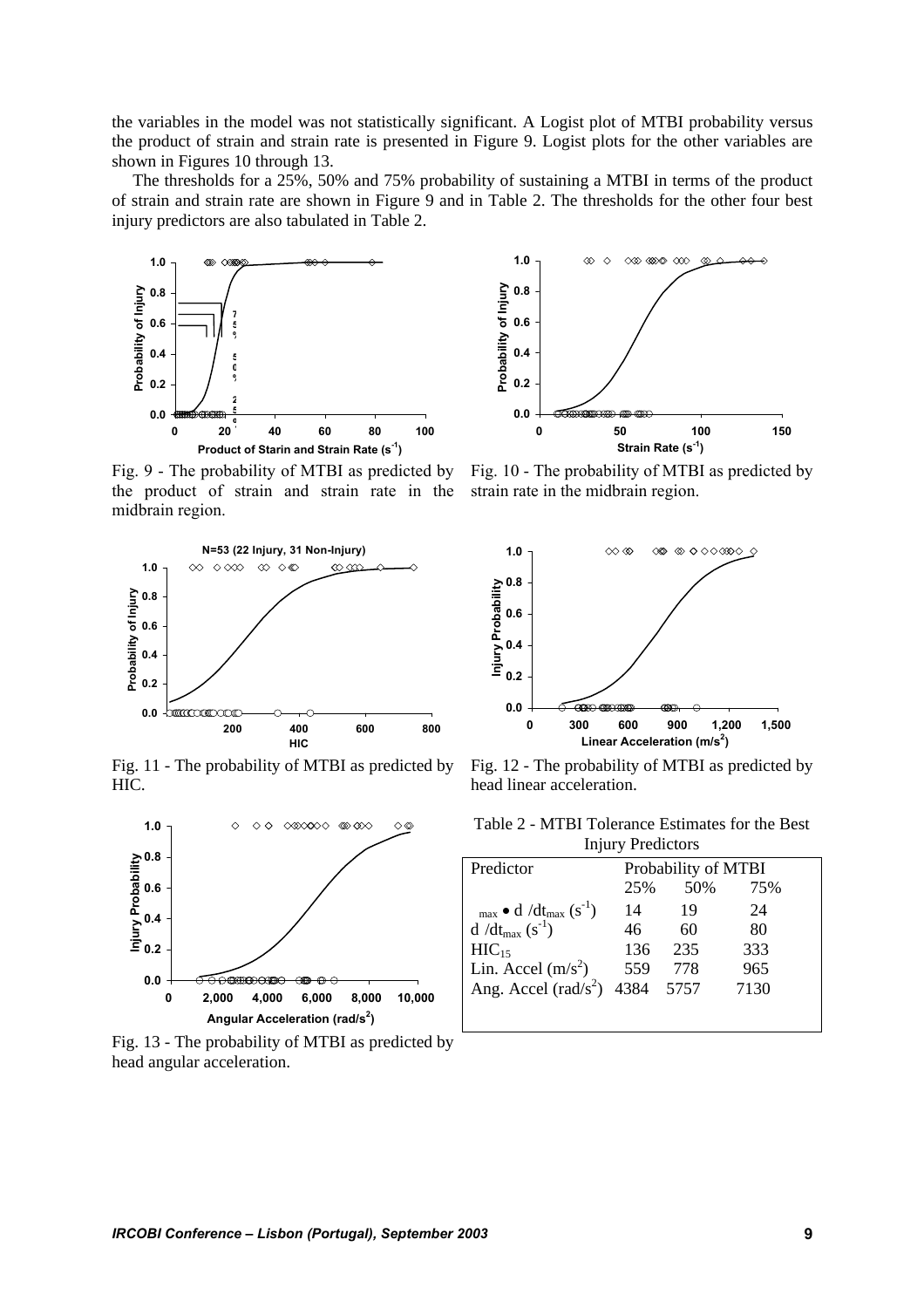#### DISCUSSION

The study of brain injury began at a time when measurement techniques were rather limited. It was not possible to measure impact force accurately half a century ago and the only convenient parameter that could be measured was linear acceleration of the head. The use of linear accelerometers became an accepted means of quantifying impact severity and linear acceleration is now used as an input variable that is correlated with observed injuries in many impact situations, including head injury. At about the same time, a theory was advanced by Holbourn (1943) suggesting that brain injury was dependent on angular acceleration of the head, even though there was no device that could make that measurement with precision at that time. In view of these two opposing hypotheses, researchers were almost forced to be in the linear acceleration camp or the angular acceleration camp, and an intellectual feud ensued. This led to the entrenchment of the idea that head injury was due either to linear or angular acceleration. Research was also directed toward producing injury using purely linear or purely angular acceleration, even though we know full well that such pure impact conditions do not exist in real life. However, the automotive safety standard for head injury was promulgated at a time when the only known limits for head injury were based on linear acceleration. At present, we have the Head Injury Criterion (HIC), which is an integral function of the resultant head acceleration. HIC was, and continues to be, criticized for not taking into account the angular acceleration of the head. However, HIC appears to have some validity because automotive related head injuries have been kept in check over the last 30 years. On the other hand, research on the effects of angular acceleration was pursued more vigorously than that on the effects of linear acceleration in an attempt to find a tolerance limit for angular acceleration. One unfortunate consequence of this schism among researchers is their focus on injury due to these two types of accelerations and their failure to consider other parameters that may be a more direct cause of brain injury. It is hoped that the availability of new techniques in experimental measurements, the use of validated comprehensive finite element models of the brain, and the results presented in this paper will stimulate researchers to change their focus and look at the wider picture of head injury. Our hypothesis that strain rate can play a role in brain injury is designed to move research in a new direction so that we can find the direct mechanism of how the brain is injured.

### **CONCLUSIONS**

- 1. Many current researchers in head injury biomechanics consider angular acceleration to be the principal cause of brain injury.
- 2. Unique results of brain motion relative to the skull during a blunt impact have been acquired, using a biplane high-speed x-ray system.
- 3. Linear acceleration induced brain motion is very small, on the order of  $\pm 1$  mm.
- 4. Angular acceleration induced brain motion is limited to  $\pm$  5 mm, even if the magnitude of the acceleration is in excess of  $10,000$  rad/s<sup>2</sup>.
- 5. Wearing a helmet does not change head angular acceleration appreciably but does reduce linear acceleration significantly.
- 6. In view of these results, the question of how the brain is protected by a helmet can be answered by considering brain response instead of input to the brain.
- 7. Strain rate and the product of strain and strain rate in the midbrain region appeared to be the best injury predictors for concussion.
- 8. Strain rate was proposed as a cause of brain injury in order to challenge researchers to move away from their focus on either linear or angular acceleration.
- 9. To study injury mechanisms, it is best to focus on brain reaction to complex inputs of linear and angular acceleration.
- 10. The inevitable conclusion is that, if we are to define tolerance in terms of brain response, we will need a computer model to describe this response. Intelligent helmet design will also need such a computer model so that it can afford omni-directional protection to the brain.
- 11. Injury is intimately related to the local response of the brain and not to the global input to the head.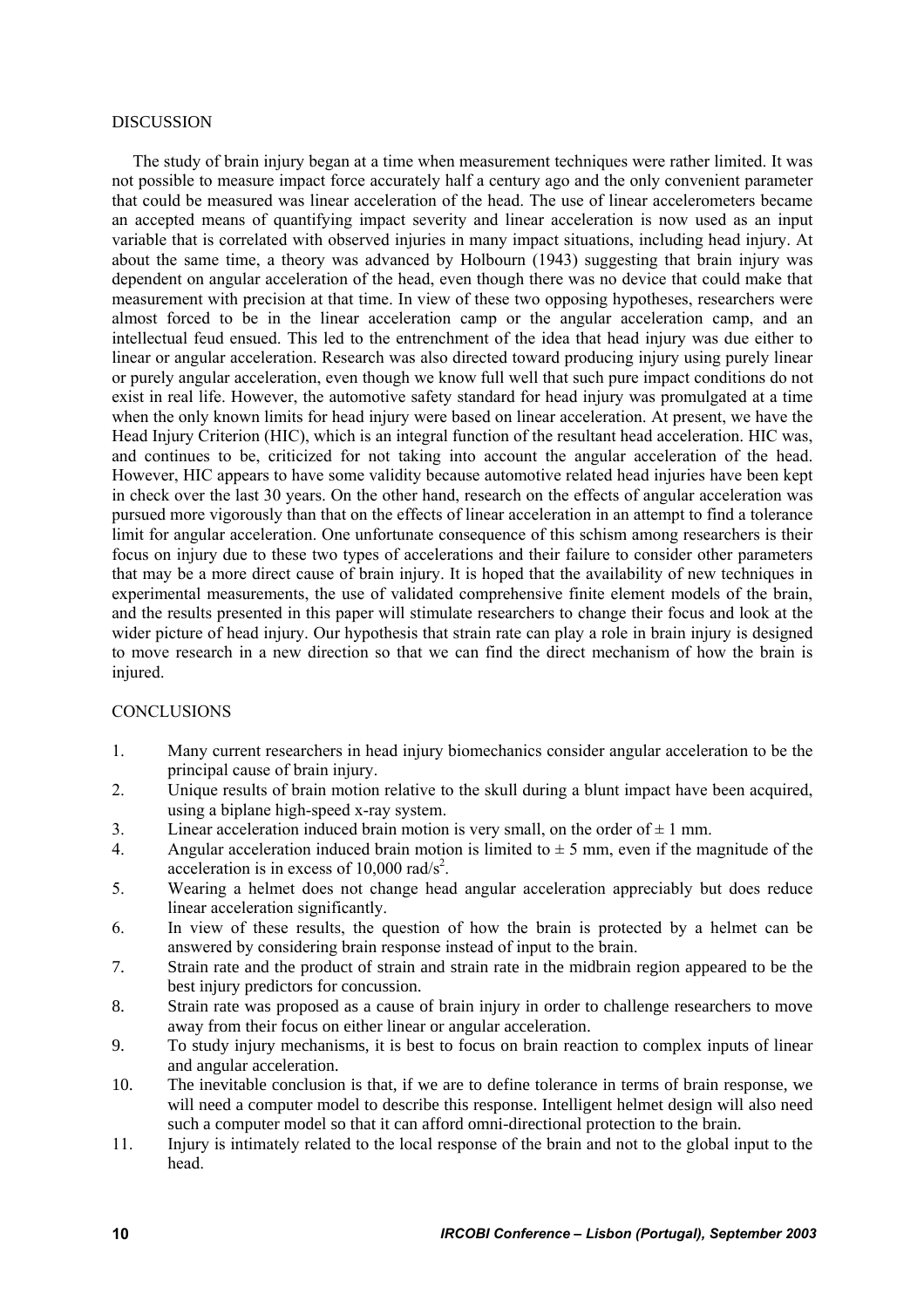#### ACKNOWLEDGMENTS

This research was supported in part by a grant from National Football League Charities, by the National Center for Injury Prevention and Control, CDC Grant No. R49/CCR503534-12, and by Honda R&D Co., Ltd.

### **REFERENCES**

- Galbraith, J.A.; Thibault, L.E.; Matteson, D.R. (1993) Mechanical and electrical responses of the squid giant axon to simple elongation. *J. Biomechanical Engineering,* 115:13-22.
- Gennarelli, T.A.; Ommaya A.K.; Thibault, L.E. (1971) Comparison of translational and rotational head motions in experimental cerebral concussion. *Proc. 15th Stapp Car Crash Conference*, SAE P-39: 797-803.
- Gennarelli, T.A; Thibault, L.E.; Ommaya, A.K. (1972) Pathophysiologic responses to rotational and Linear accelerations of the head. *Proc 16<sup>th</sup> Stapp Car Crash Conference*, SAE Paper No. 720970.
- Gennarelli, T.A.; Adams, J.H.; Graham, D.I. (1981) Acceleration induced head injury in the monkey I: The model, its mechanistic and physiological correlates. *Acta Neuropathol. Suppl.,* 7:23-25.
- Gennarelli, T.A.; Thibault, L.E.; Adams, J.H.; Graham, D.I.; Thompson, C.J.; Marcincin, R.P. (1982) Diffuse axonal injury and traumatic coma in the primate. *Ann Neurol*.,12:564-574.
- Gennarelli, T.A.; Thibault, L.E. (1982) Biomechanics of acute subdural hematoma. *J. Trauma*., 22*:*  680-686.
- Goldsmith, W. (1972) Biomechanics of head injury. in *Biomechanics: Its foundation and objectives*. Fung, Y.C., Perrone, N., and Anliker, M (eds). Prentice-Hall, Inc., NJ.
- Gross, A.G. (1958) Impact thresholds of brain concussion. *J. Aviation Med*., 29:725-732.
- Gurdjian, E.S.; Webster, J.E. (1945) Linear acceleration causing shear in the brain stem in trauma of the central nervous system. *Mental Advances in Disease*, pp. 24-28.
- Gurdjian, E.S.; Webster, J.E.; Lissner, H.R. (1955) Observations on the mechanism of brain concussion, contusion and laceration. *Surgery, Gynecology and Obstetrics*, 101:680-690.
- Gurdjian, E.S.; Lissner, H.R.; Evans, F.G. (1961) Intracranial Pressure and Acceleration Accompanying Head Impacts in Human Cadavers. *Surgery, Gynecology, and Obstetrics,* 112:185-190.
- Gurdjian, E.S.; Lissner H.R.; Patrick, L.M. (1963) Concussion-mechanism and pathology. *Proc.* 7<sup>th</sup> *Stapp Car Crash Conference*, pp. 470-482.
- Hardy, W.N.; Foster, C.D.; Mason, M.J.; Yang, K.H.; King, A.I.; Tashman, S. (2001) Investigation of Head Injury mechanisms using Neutral Density Technology and High-Speed Biplanar X-Ray. *Stapp Car Crash Journal,* 45:337-368.
- Hodgson, V.R.; Thomas, L.M.; Gurdjian, E.S.; Fernando, O.U.; Greenberg, S.W.; Chason, J.L. (1966) Experimental skull deformation and brain displacement demonstrated by flash x-ray technique*. J. Neurosurgery*, 25, 49-52.
- Hodgson, V.R.; Thomas, L.M.; Gurdjian, E.S. (1969) Advances in understanding of experimental concussion mechanisms. *Proc. 13th Stapp Car Crash Conference*, SAE Paper No. 690796.
- Holbourn, A.H.S. (1943) Mechanics of head injuries. *Lancet* ii 438-441.
- LaPlaca, M. C.; Lee, V. M.-Y.; Thibault, L. E. (1997) An in vitro model of traumatic neuronal injury: Loading rate dependent changes in acute cytosolic calcium and lactate dehydrogenase release*, J. Neurotrauma*. 14: 355-368.

Lowenheilm, P. (1975) Mathematical simulation of gliding contusions. *J. Biomechanics*, 8: 351-356.

- Margulies, S.S.; Thibault, L.E. (1992) A proposed tolerance criterion for diffuse axonal injury in man. *J. Biomechanics,* 25:917-923.
- McLean, A.J. (1995) Brain injury without head impact? *J. of Neurotrauma,* 12:621-625.
- Mueller, F.O. (1998) Fatalities from head and cervical spine injuries occurring in tackle football: 50 years' experience, *Clin. Sports Med.,* 17:169-182.
- National Center for Injury Control and Prevention (2001) Injury Fact Book 2001-2002. Atlanta, GA. Centers for Disease Control and Prevention.